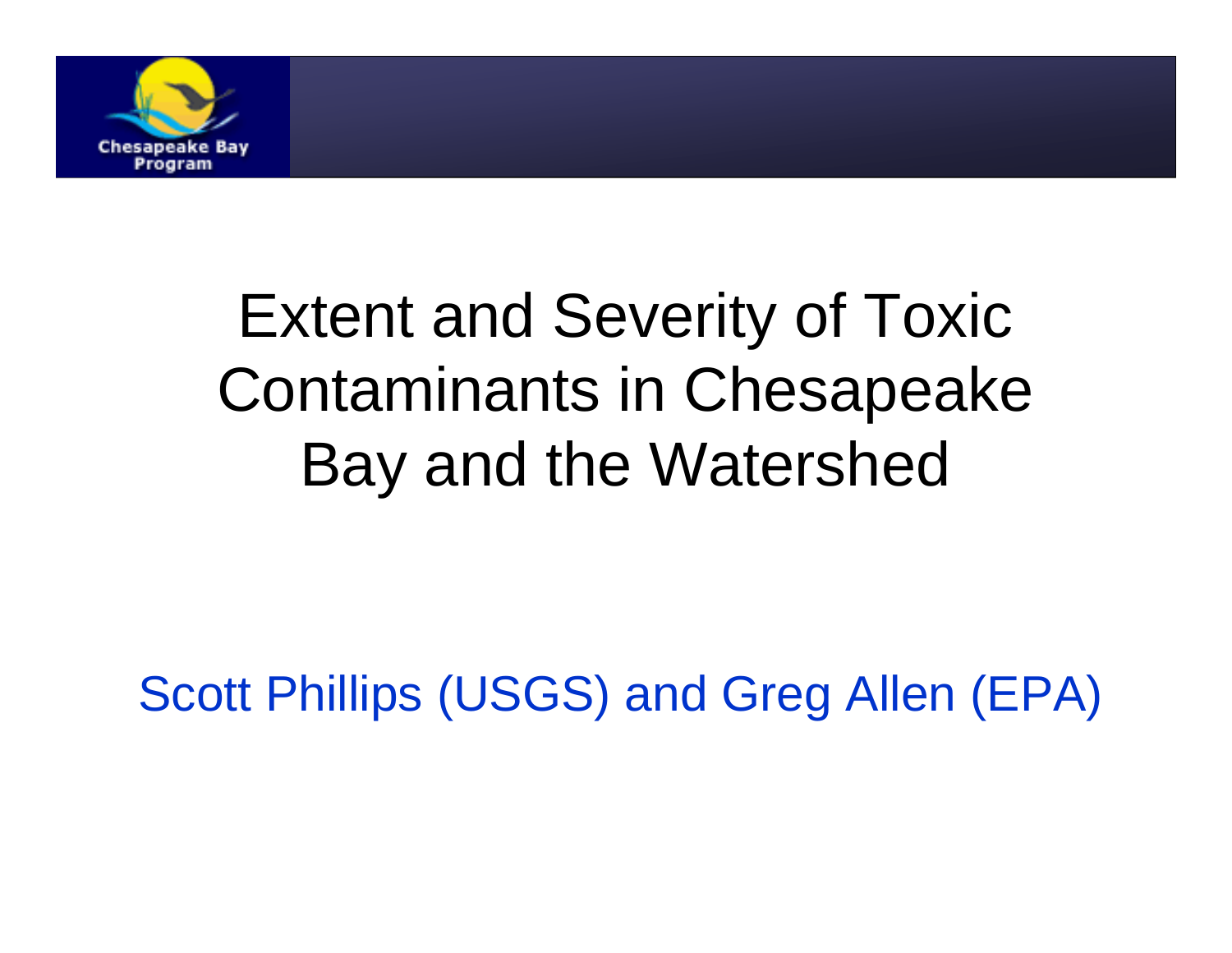

#### **Report and Objectives**

- Contaminants affect fish and wildlife
- CBP Toxics 2000
- Existin g conditions/new issues
- EO Strategy
- Summary Report released
	- –Extent and severity
	- –Biological effects
- Used by EPA and CBP to consider:
	- Goals for reducing contaminants
	- Monitoring and research

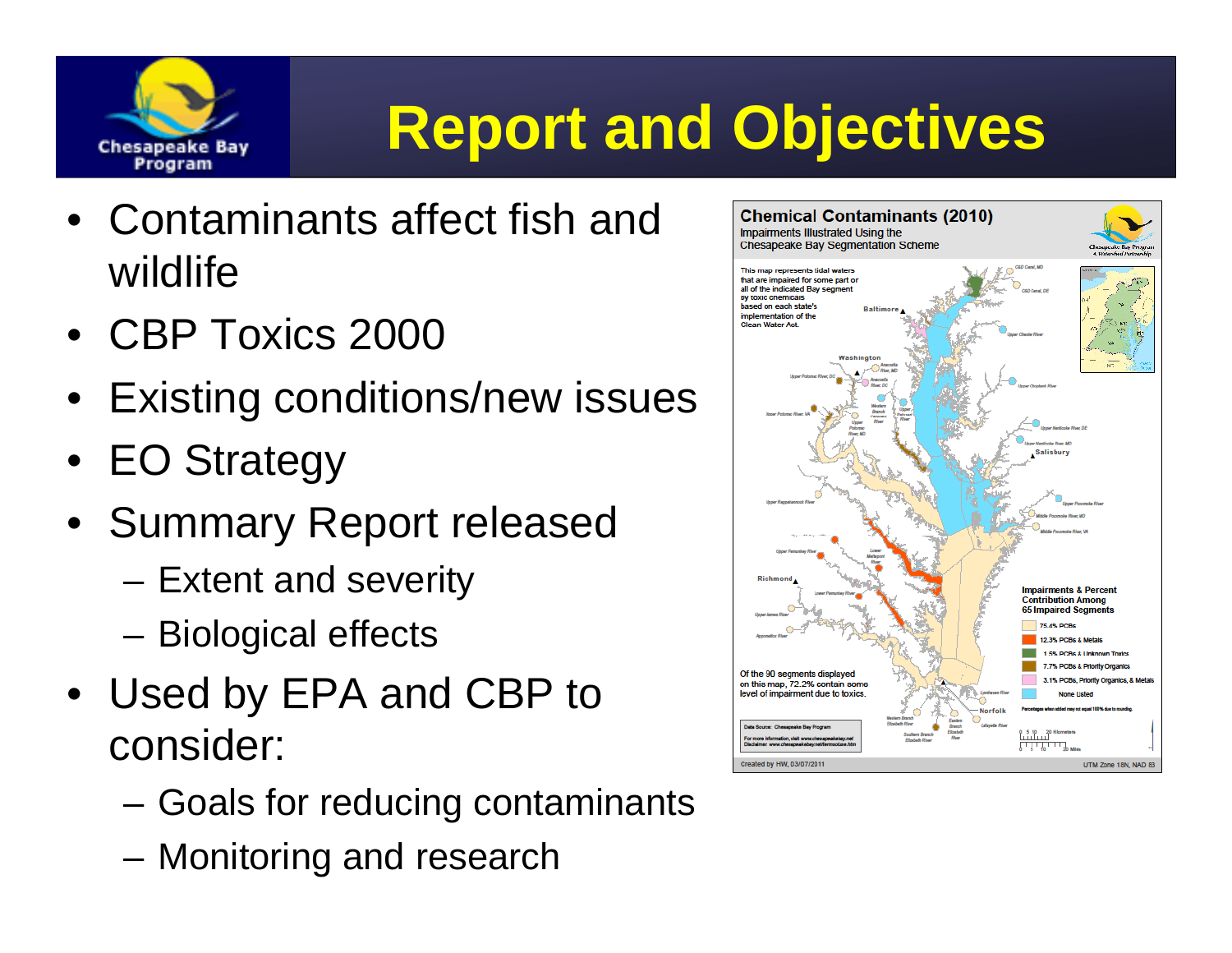

# Contaminant Groups

- $\bullet$ Polychlorinated biphenyls
- $\bullet$ Dioxins and Furans
- $\bullet$ Polycyclic aromatic hydrocarbons
- $\bullet$ Petroleum hydrocarbons
- $\bullet$ **Pesticides**
- $\bullet$ Pharmaceuticals
- $\bullet$ • Household and Personal Care Products
- •Polybrominated diphenyl ether Flame Retardants
- •Biogenic hormones
- $\bullet$ Metals and Metalloids
- $\bullet$ Effects on fish and wildlife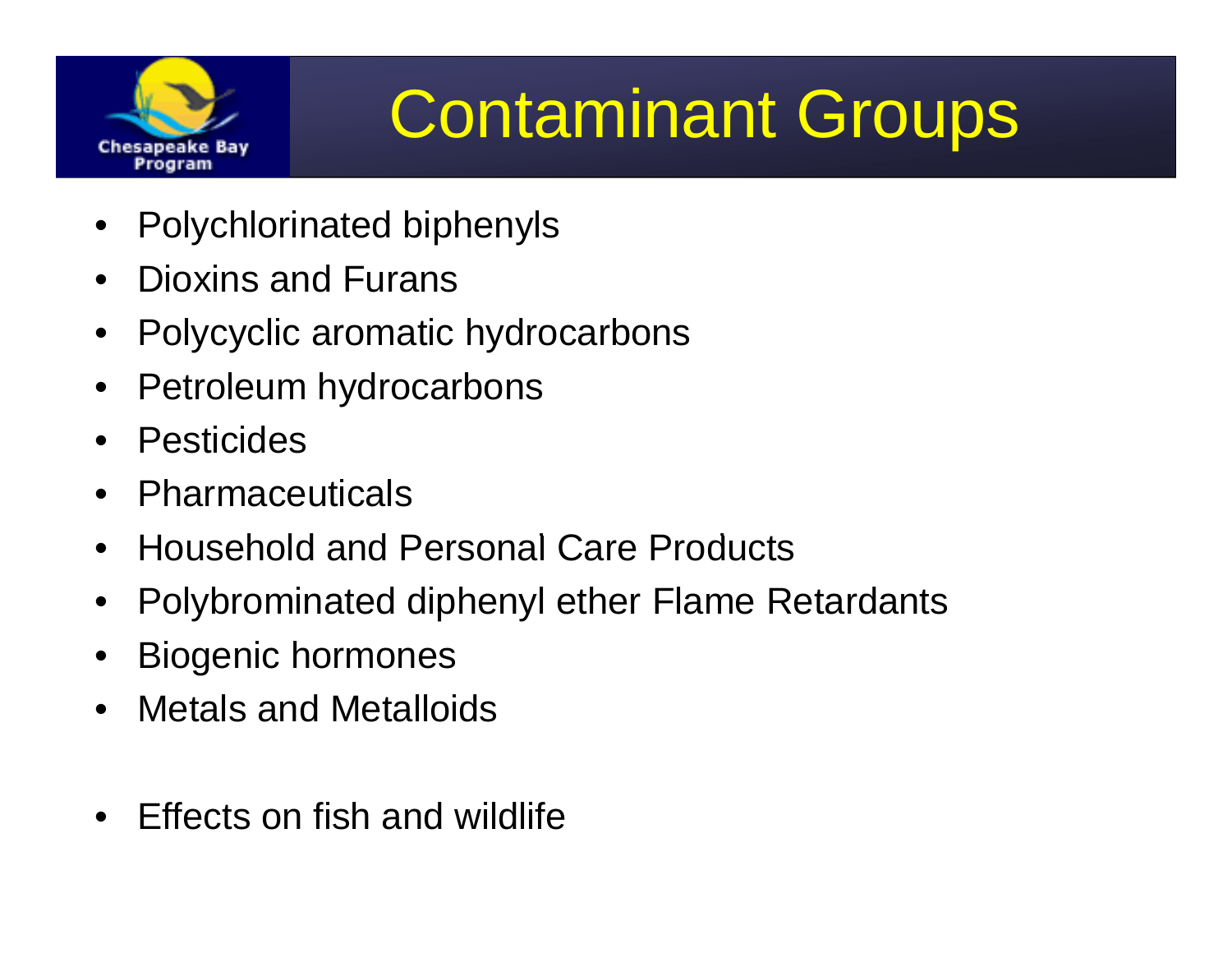#### Assessment Approach

- Define extent and severity
	- Widespread, localized, or uncertain
	- Information used and limitations
- Extent

Chesapeake Bav

- Widespread: throughout watershed
- Localized: limited watersheds
- Severity
	- Widespread: impairments listed at many locations
	- Localized: few locations
- Uncertain: lack of monitoring or standards

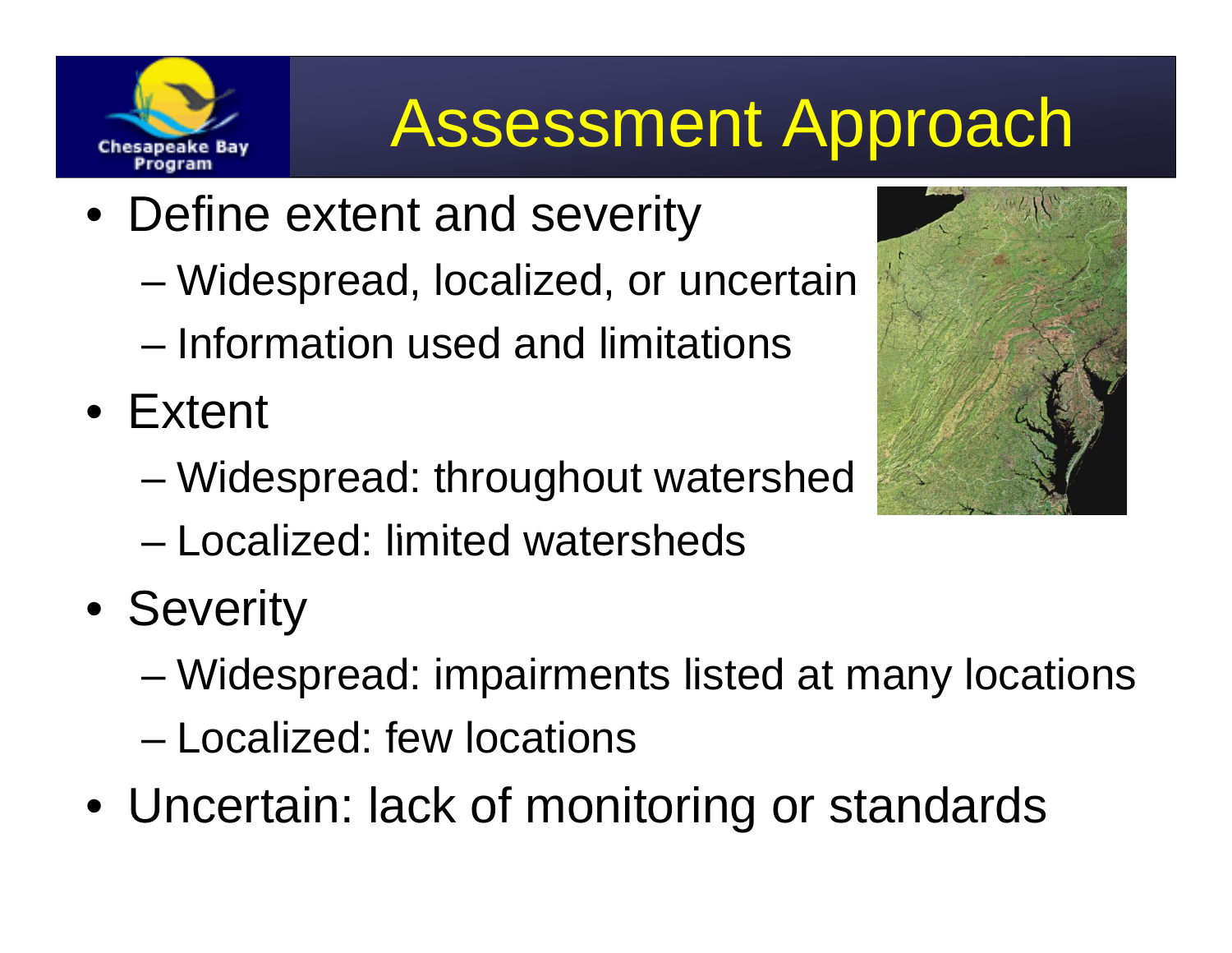



- • Widespread:
	- PCBs, PAHs, Mercury
	- – some herbicides (atrazine, simazine, metochlor, and their degradation products)
- Localized:
	- –– Dioxins/furans, petroleum hydrocarbons
	- – Insecticides (aldrin, chlordane, dieldrin, DDT/DDE, heptachlor epoxide, mirex)
	- Metals: Al, Cr, Fe, Pb, Mn, Zn
- Uncertain: pharmaceuticals, care products, flame retardants, some pesticides, hormones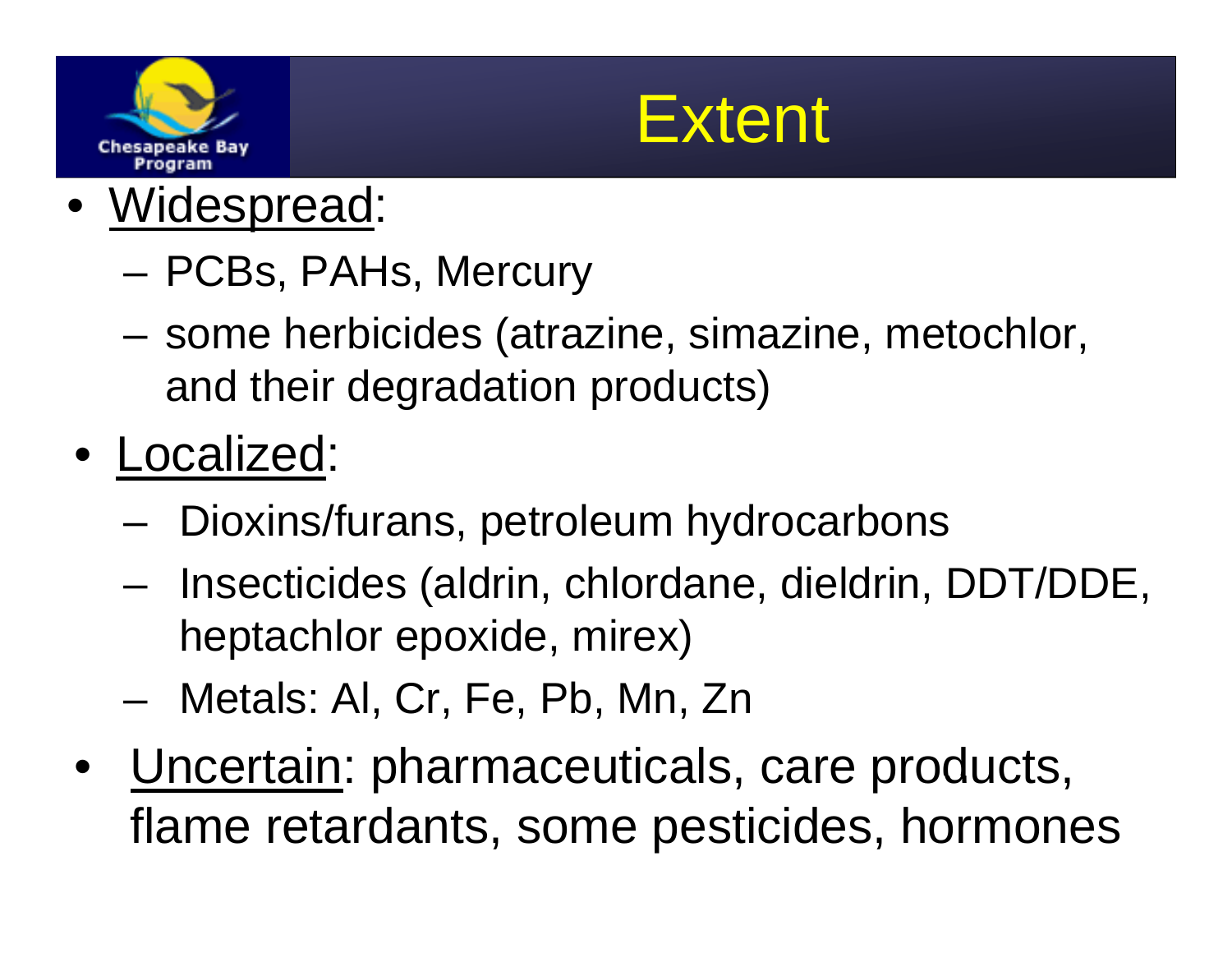



Widespread: PCBs and mercury

#### Localized:

- dioxins/furans, PAHs, petroleum,
- Insecticides: aldrin, chlordane, dieldrin, DDT/DDE, heptachlor epoxide, mirex
- –Metals: Al, Cr, Fe, Pb, Mn, Zn

Uncertain:

- pharmaceuticals, care products, flame retardants, biogenic hormones
- – herbicides (atrazine, simazine, metochlor, and their degradation products)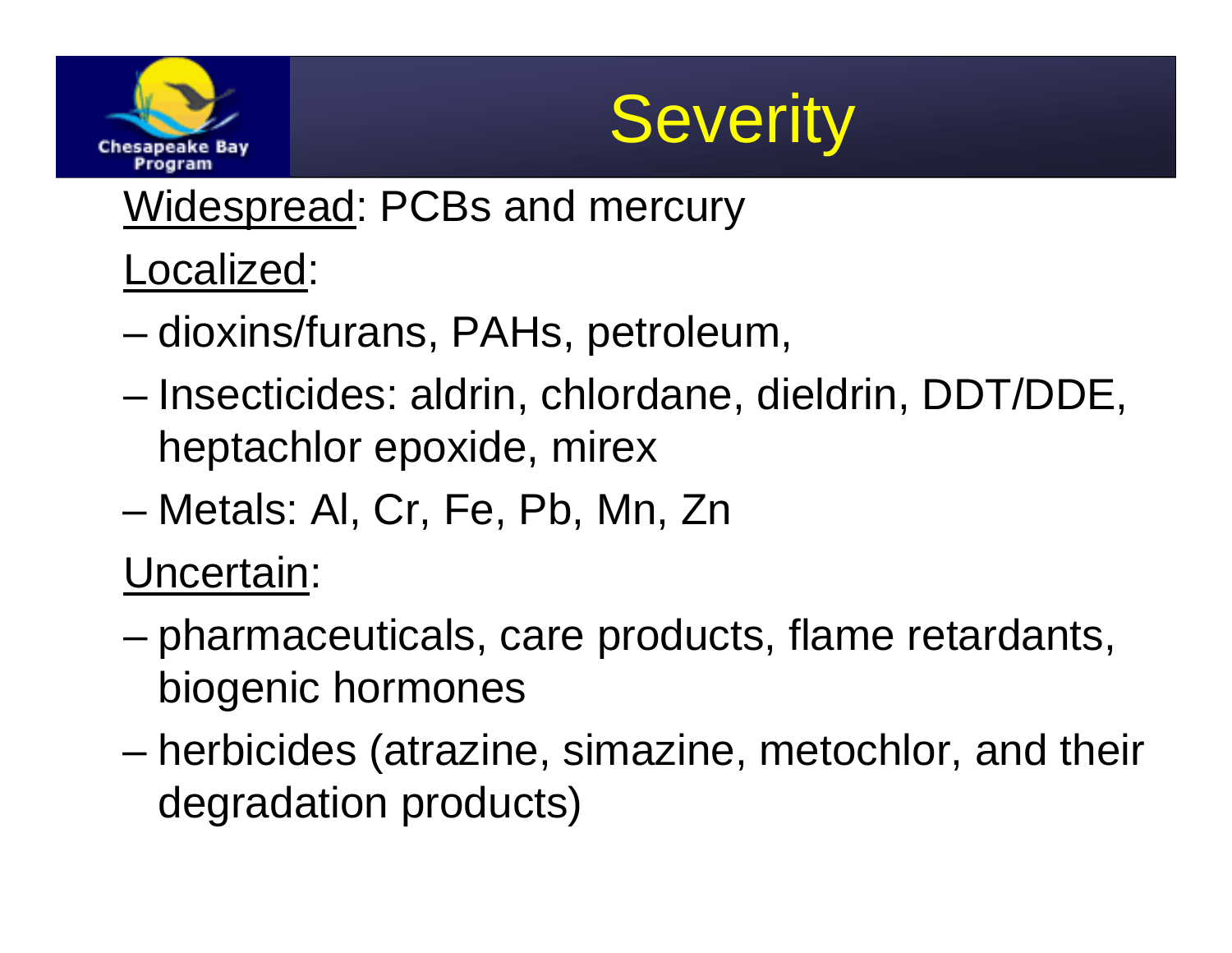

# Biological Effects

- Degraded fish health
	- Infections and parasites
	- Feminization
	- –Reduced reproduction
	- Tumors
- Wildlife: Reproductive impairment in water birds
	- –Eggshell thinning (DDE)
	- Embryo lethality (pesticides)
	- –Hatching success (PCBs)

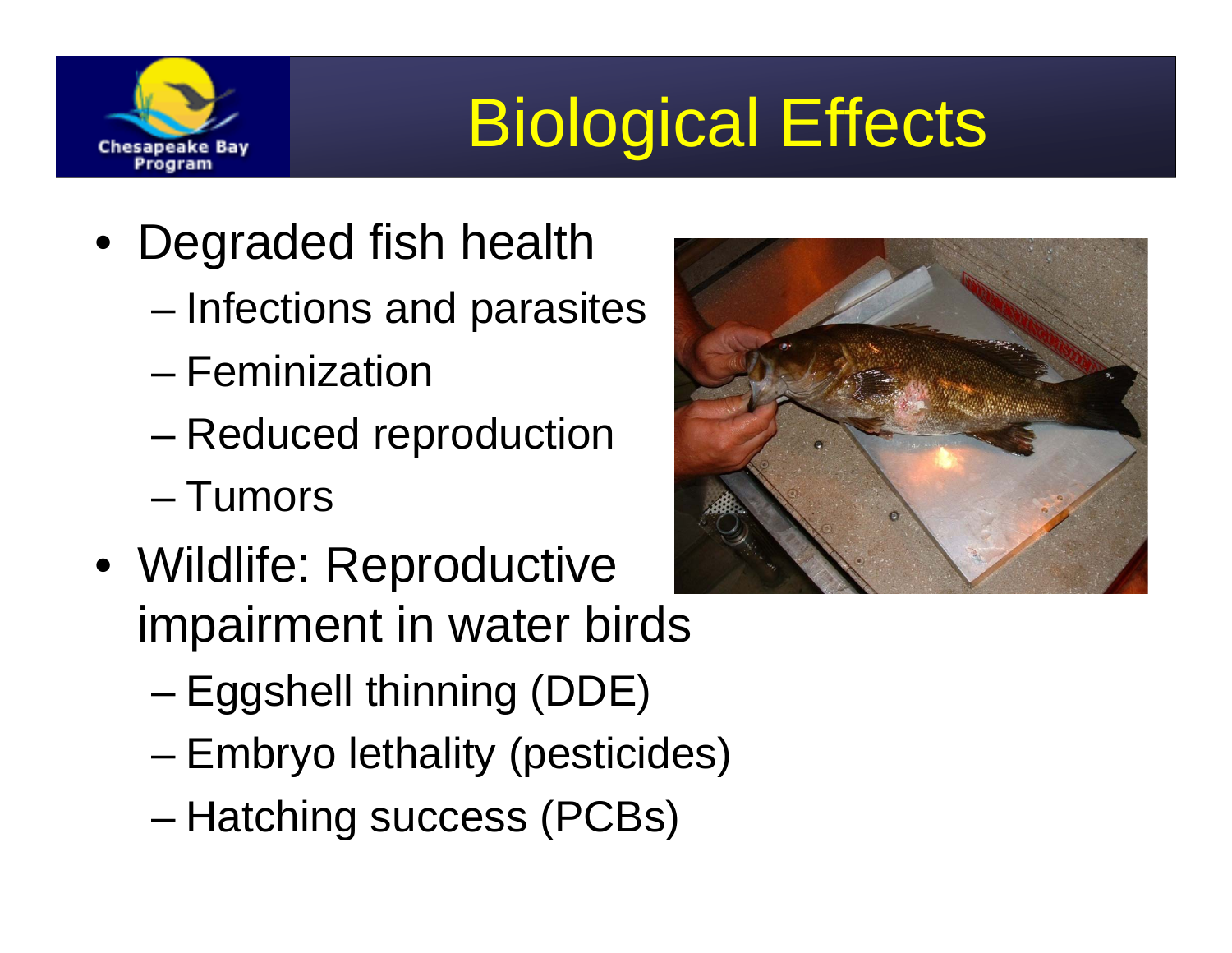

- Monitoring to better define extent
	- Groups with "uncertain" or "localized" occurrence
- Research-Severity
	- –Exposure studies
	- Multiple contaminants and stressors
	- Effects of newer contaminants
	- –Sources, pathways and exposure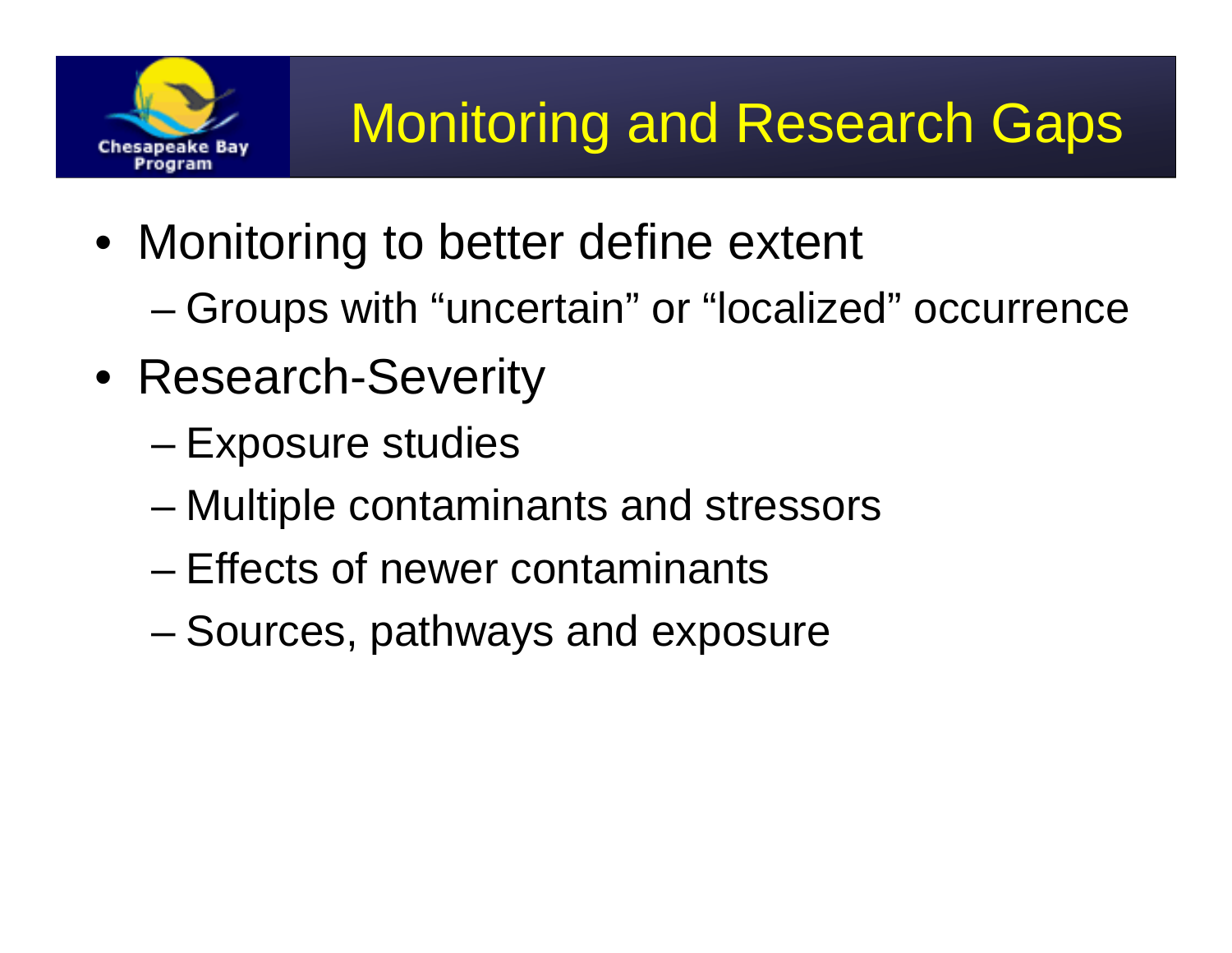### Need for Partnership Goal



Chesapeake Bav Program



- Required in CBP reauthorization
- Widespread extent and severity of contaminants
- Current controls producing minimal reductions
- Effects other CBP goals (fish, habitat, water quality) and human health
	- •Benefit from coordination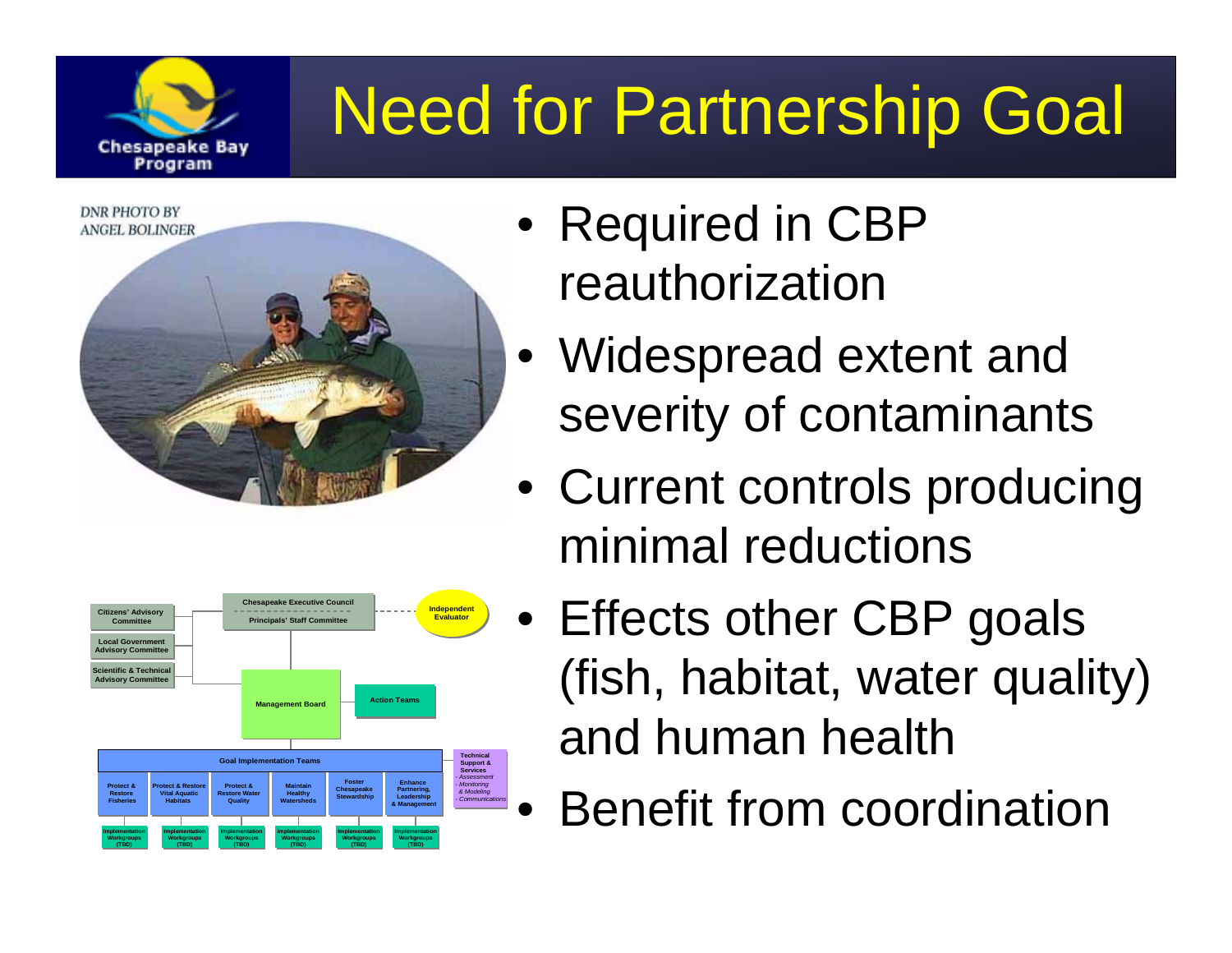### Concepts for goals/strategies

| Reduction<br>Goals and<br><b>Strategies</b>                | <b>PCBs</b><br><b>Mercury</b><br>Dioxin, Petroleum,<br>Insecticides, Metals       | Multi-component strategy<br>Track national air regs.<br>Local impairments |
|------------------------------------------------------------|-----------------------------------------------------------------------------------|---------------------------------------------------------------------------|
| Additional<br>Information<br>and Analysis<br><b>Needed</b> | <b>PAHs</b>                                                                       | Are goals warranted<br>based on extent and<br>effects?                    |
| Research<br>and/or<br>Monitoring                           | <b>Pesticides</b><br><b>Herbicides</b><br><b>Pharmaceuticals</b>                  | Monitoring for<br>occurrence                                              |
|                                                            | <b>HshId/Personal Care</b><br><b>Flame Retardants</b><br><b>Biogenic Hormones</b> | Research for<br>sublethal effects<br>and mixtures                         |

*DRAFT For discussion purposes only. Final goal decisions TBD*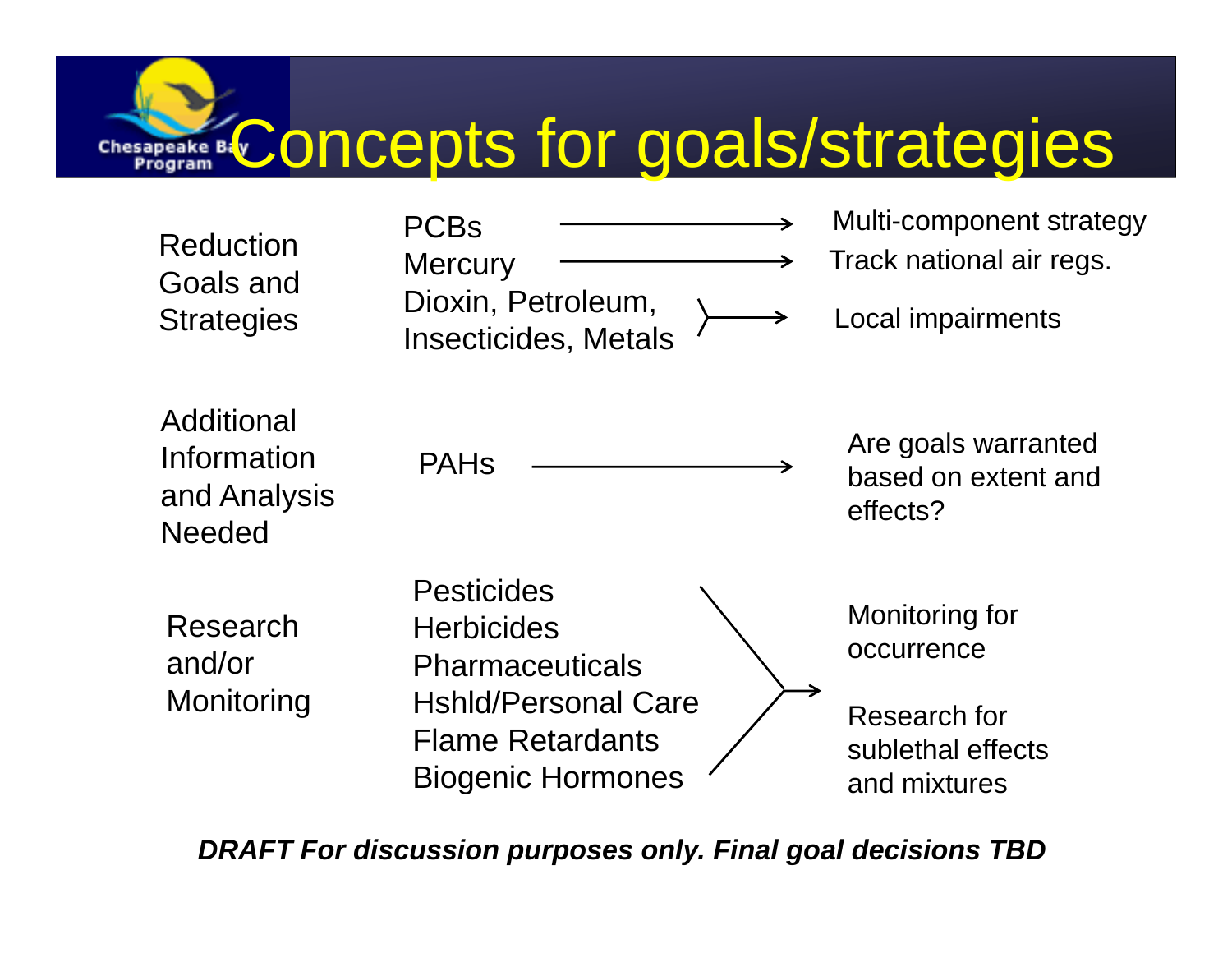

#### PCBs are widespread in extent and severity …

#### Possible PCB Goal Structures

- Concentrations in fish tissue
- Pounds of PCBs remediated
- Number of transformers decommissioned
- Site cleanups completed

#### Possible PCB Reduction Strategies

- Optimize reductions from nutrient/sediment TMDL
- Partner voluntary removal of PCB fluids
- Coordination with regulatory programs
- Contaminated sediment remediation

*DRAFT For discussion purposes only. Final goal decisions TBD*